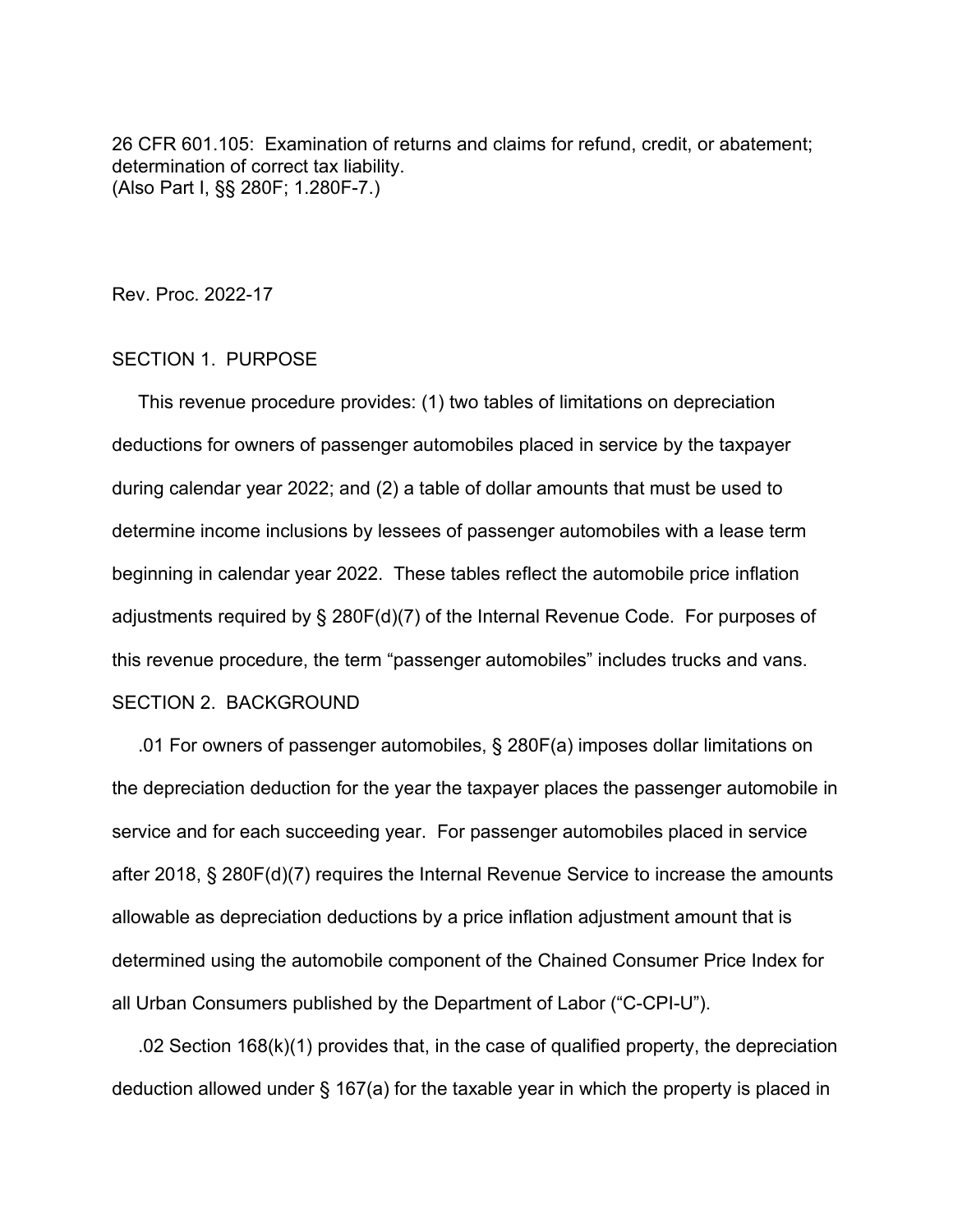service includes an allowance equal to the applicable percentage of the property's adjusted basis (hereinafter, referred to as "§ 168(k) additional first year depreciation deduction"). Pursuant to § 168(k)(6)(A), the applicable percentage is 100 percent for qualified property acquired and placed in service after September 27, 2017, and placed in service before January 1, 2023, and is phased down 20 percent each year for property placed in service through December 31, 2026. Pursuant to  $\S$  168(k)(8)(D)(i), no § 168(k) additional first year depreciation deduction is allowed or allowable for qualified property acquired by the taxpayer before September 28, 2017, and placed in service by the taxpayer after 2019. For qualified property acquired and placed in service after September 27, 2017, § 168(k)(2)(F)(i) increases the first-year depreciation allowed under § 280F(a)(1)(A)(i) by \$8,000.

 .03 Tables 1 and 2 of this revenue procedure provide depreciation limitations for passenger automobiles placed in service by the taxpayer during calendar year 2022. Table 1 provides depreciation limitations for passenger automobiles acquired by the taxpayer after September 27, 2017, and placed in service by the taxpayer during calendar year 2022, for which the § 168(k) additional first year depreciation deduction applies. Table 2 provides depreciation limitations for passenger automobiles placed in service by the taxpayer during calendar year 2022 for which no § 168(k) additional first year depreciation deduction applies. The § 168(k) additional first year depreciation deduction does not apply for 2022 if the taxpayer: (1) did not use the passenger automobile during 2022 more than 50 percent for business purposes; (2) elected out of the § 168(k) additional first year depreciation deduction pursuant to § 168(k)(7) for the class of property that includes passenger automobiles; (3) acquired the passenger

- 2 -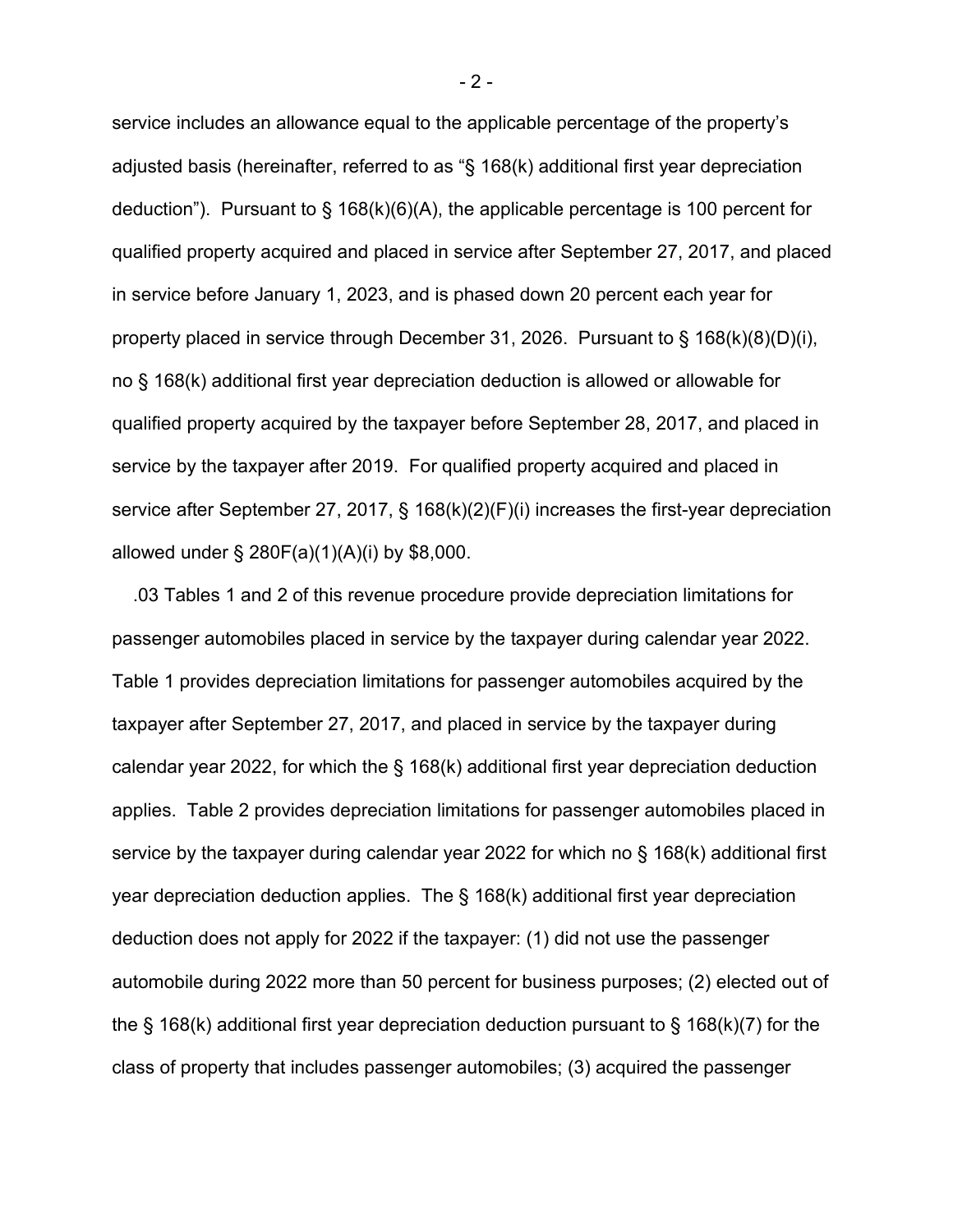automobile used and the acquisition of such property did not meet the acquisition requirements in § 168(k)(2)(E)(ii) and § 1.168(k)-2(b)(3)(iii) of the Income Tax Regulations; or (4) acquired the passenger automobile before September 28, 2017, and placed it in service after 2019.

 .04 Section 280F(c)(2) requires a reduction to the amount allowable as a deduction to the lessee of a leased passenger automobile. Pursuant to  $\S$  280F(c)(3), the reduction must be substantially equivalent to the limitations on the depreciation deductions imposed on owners of passenger automobiles. Under § 1.280F-7(a), this reduction is accomplished by requiring the lessee to include in gross income an amount determined by applying a formula to a dollar amount obtained from a table.

 .05 Table 3 of this revenue procedure provides the dollar amount used by lessees of passenger automobiles with a lease term beginning in 2022 to determine the income inclusion amount for those passenger automobiles. The table provides dollar amounts for a range of fair market values.

#### SECTION 3. SCOPE

 .01 The limitations on depreciation deductions in Tables 1 and 2 in section 4.01(2) of this revenue procedure apply to passenger automobiles, other than leased passenger automobiles, that are placed in service by the taxpayer in calendar year 2022, and continue to apply for each taxable year that the passenger automobile remains in service.

 .02 The dollar amount in Table 3 of this revenue procedure applies to leased passenger automobiles with a lease term beginning in calendar year 2022, and continues to apply for each taxable year during the lease.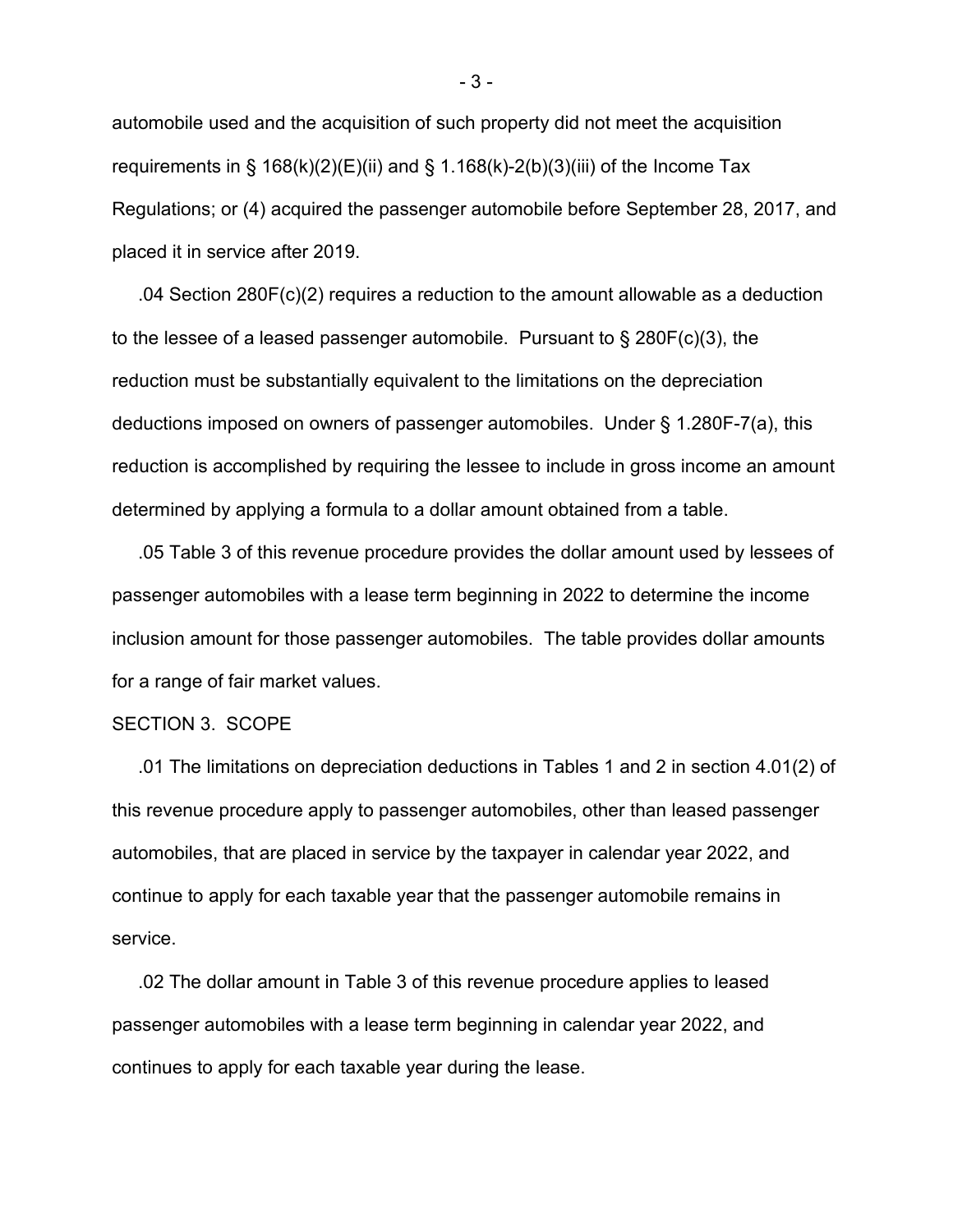.03 See Rev. Proc. 2017-29, 2017-14 I.R.B. 1065, for passenger automobiles placed in service or leased during calendar year 2017; Rev. Proc. 2018-25, 2018-18 I.R.B. 543, for passenger automobiles placed in service or leased during calendar year 2018; Rev. Proc. 2019-26, 2019-24 I.R.B. 1323, for passenger automobiles placed in service or leased during calendar year 2019; Rev. Proc. 2020-37, 2020-33 I.R.B. 381, for passenger automobiles placed in service or leased during calendar year 2020; and Rev. Proc. 2021-31, 2021-34 I.R.B. 324, for passenger automobiles placed in service or leased during calendar year 2021.

#### SECTION 4. APPLICATION

#### .01 Limitations on Depreciation Deductions for Certain Automobiles.

(1) Amount of the inflation adjustment. Under  $\S$  280F(d)(7)(B)(i), the automobile price inflation adjustment for any calendar year is the percentage (if any) by which the C-CPI-U automobile component for October of the preceding calendar year exceeds the automobile component of the CPI (as defined in § 1(f)(4)) for October of 2017, multiplied by the amount determined under  $\S 1(f)(3)(B)$ . The amount determined under  $\S 1(f)(3)(B)$  is the amount obtained by dividing the new vehicle component of the C-CPI-U for calendar year 2016 by the new vehicle component of the CPI for calendar year 2016, where the C-CPI-U and the CPI for calendar year 2016 means the average of such amounts as of the close of the 12-month period ending on August 31, 2016. Section 280F(d)(7)(B)(ii) defines the term "C-CPI-U automobile component" as the automobile component of the Chained Consumer Price Index for All Urban Consumers as described in § 1(f)(6). The product of the October 2017 CPI new vehicle component (144.868) and the amount determined under § 1(f)(3)(B) (0.694370319) is 100.592.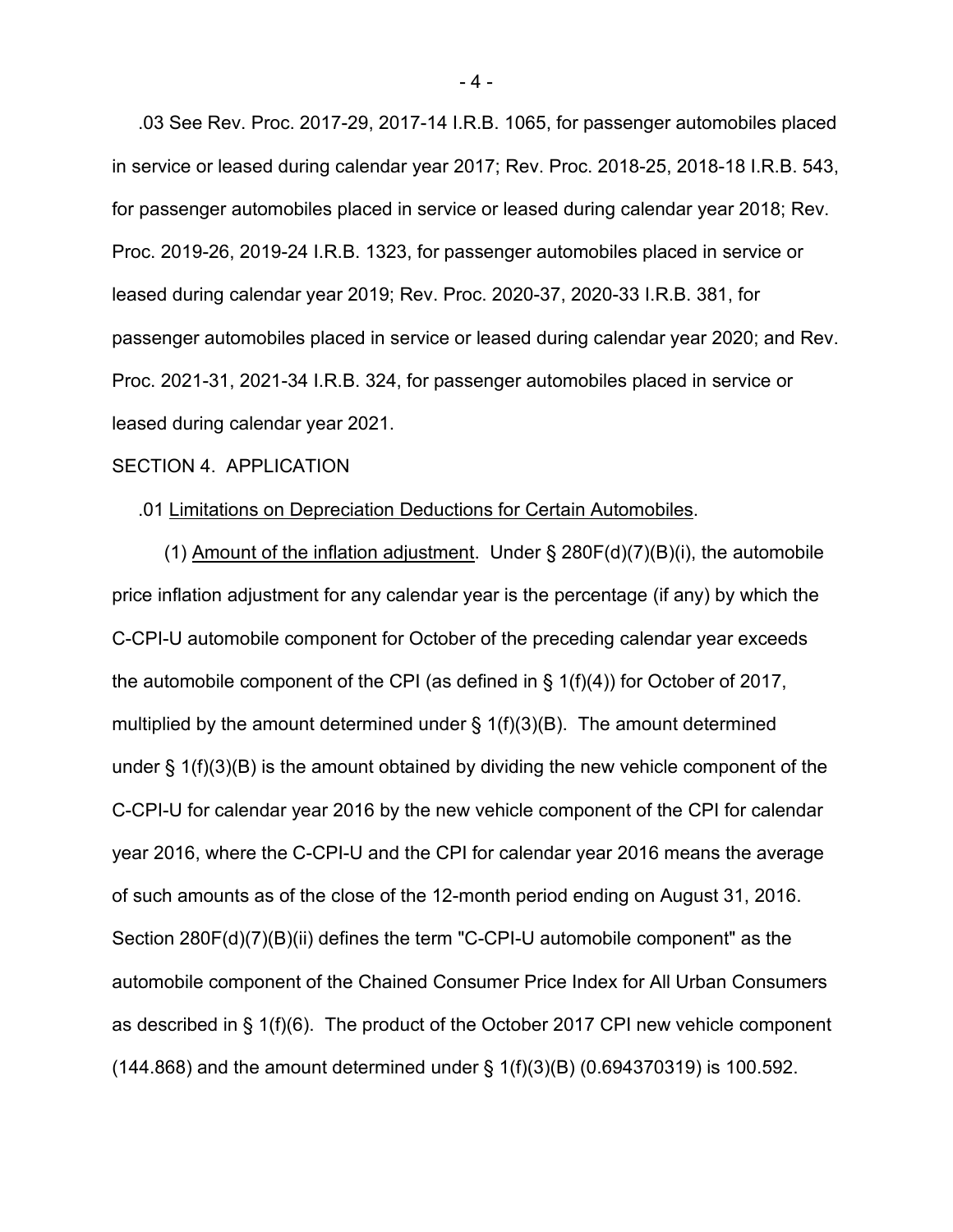The new vehicle component of the C-CPI-U released in November 2021 was 112.905 for October 2021. The October 2021 C-CPI-U new vehicle component exceeded the product of the October 2017 CPI new vehicle component and the amount determined under § 1(f)(3)(B) by 12.313 (112.905 - 100.592). The percentage by which the C-CPI-U new vehicle component for October 2021 exceeds the product of the new vehicle component of the CPI for October of 2017 and the amount determined under § 1(f)(3)(B) is 12.241 percent (12.313/100.592 x 100%), the automobile price inflation adjustment for 2022 for passenger automobiles. The dollar limitations in § 280F(a) are therefore multiplied by a factor of 0.12241, and the resulting increases, after rounding to the nearest \$100, are added to the 2018 limitations to give the depreciation limitations applicable to passenger automobiles for calendar year 2022. This adjustment applies to all passenger automobiles that are placed in service in calendar year 2022.

 (2) Amount of the limitation. Tables 1 and 2 of this revenue procedure contain the depreciation limitation for each taxable year for passenger automobiles a taxpayer placed in service during calendar year 2022. Use Table 1 for a passenger automobile to which the § 168(k) additional first year depreciation deduction applies that is acquired by the taxpayer after September 27, 2017, and placed in service by the taxpayer during calendar year 2022; use Table 2 for a passenger automobile for which no § 168(k) additional first year depreciation deduction applies.

| REV. PROC. 2022-17 TABLE 1                                                                                                                                                                                                         |          |  |  |  |  |
|------------------------------------------------------------------------------------------------------------------------------------------------------------------------------------------------------------------------------------|----------|--|--|--|--|
| DEPRECIATION LIMITATIONS FOR PASSENGER AUTOMOBILES ACQUIRED<br>AFTER SEPTEMBER 27, 2017, AND PLACED IN SERVICE DURING CALENDAR<br>YEAR 2022, FOR WHICH THE § 168(k) ADDITIONAL FIRST YEAR DEPRECIATION<br><b>DEDUCTION APPLIES</b> |          |  |  |  |  |
| <b>Tax Year</b>                                                                                                                                                                                                                    | Amount   |  |  |  |  |
| 1st Tax Year                                                                                                                                                                                                                       | \$19,200 |  |  |  |  |

- 5 -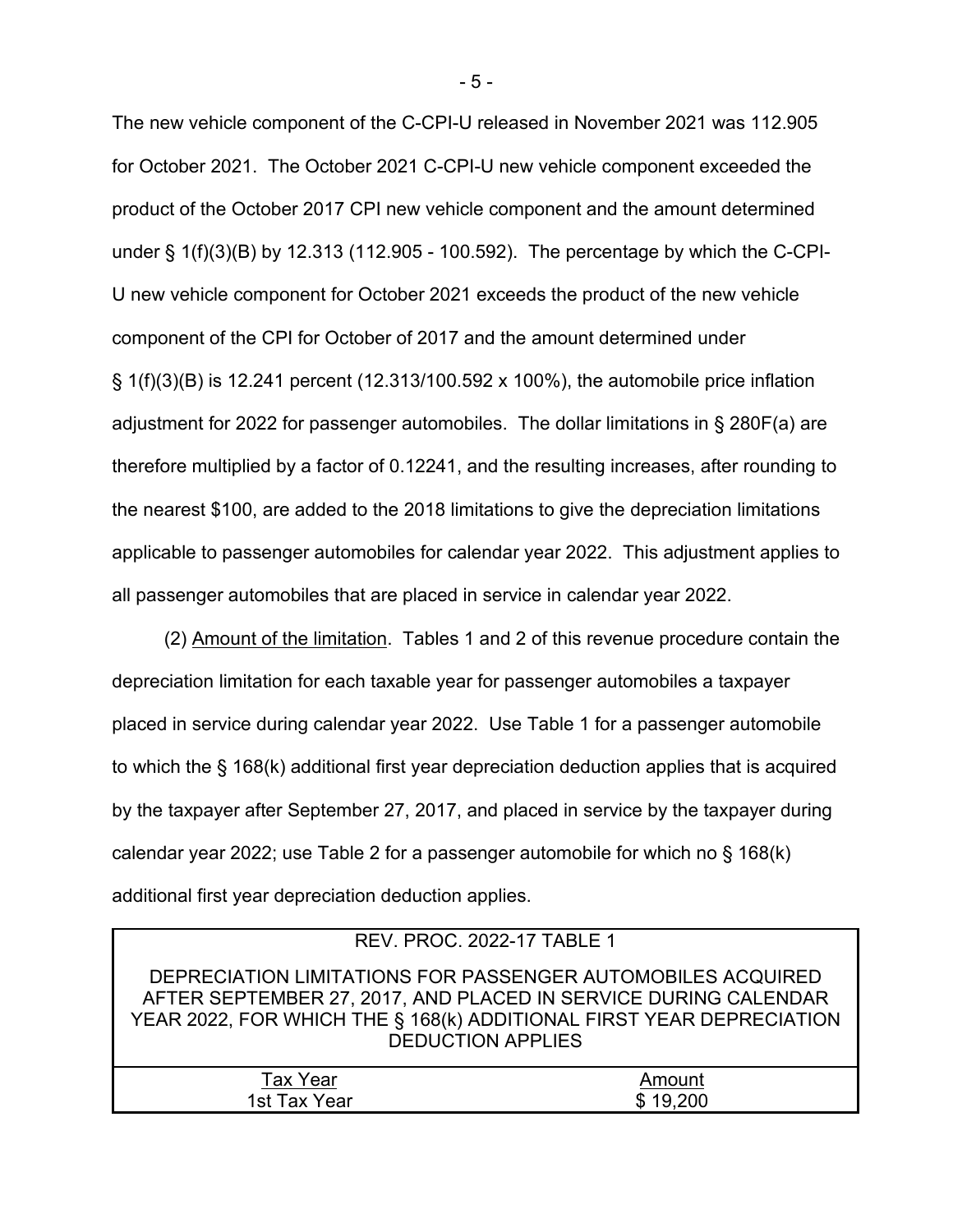| 2nd Tax Year                | \$18,000 |
|-----------------------------|----------|
| 3rd Tax Year                | \$10,800 |
| <b>Each Succeeding Year</b> | \$6,460  |

## REV. PROC. 2022-17 TABLE 2

## DEPRECIATION LIMITATIONS FOR PASSENGER AUTOMOBILES PLACED IN SERVICE DURING CALENDAR YEAR 2022 FOR WHICH NO § 168(k) ADDITIONAL FIRST YEAR DEPRECIATION DEDUCTION APPLIES

| Tax Year                    | Amount   |
|-----------------------------|----------|
| 1st Tax Year                | \$11,200 |
| 2nd Tax Year                | \$18,000 |
| 3rd Tax Year                | \$10,800 |
| <b>Each Succeeding Year</b> | \$6,460  |
|                             |          |

.02 Inclusions in Income of Lessees of Passenger Automobiles.

A taxpayer must follow the procedures in § 1.280F-7(a) for determining the inclusion amounts for passenger automobiles with a lease term beginning in calendar year 2022. In applying these procedures, lessees of passenger automobiles should use Table 3 of this revenue procedure.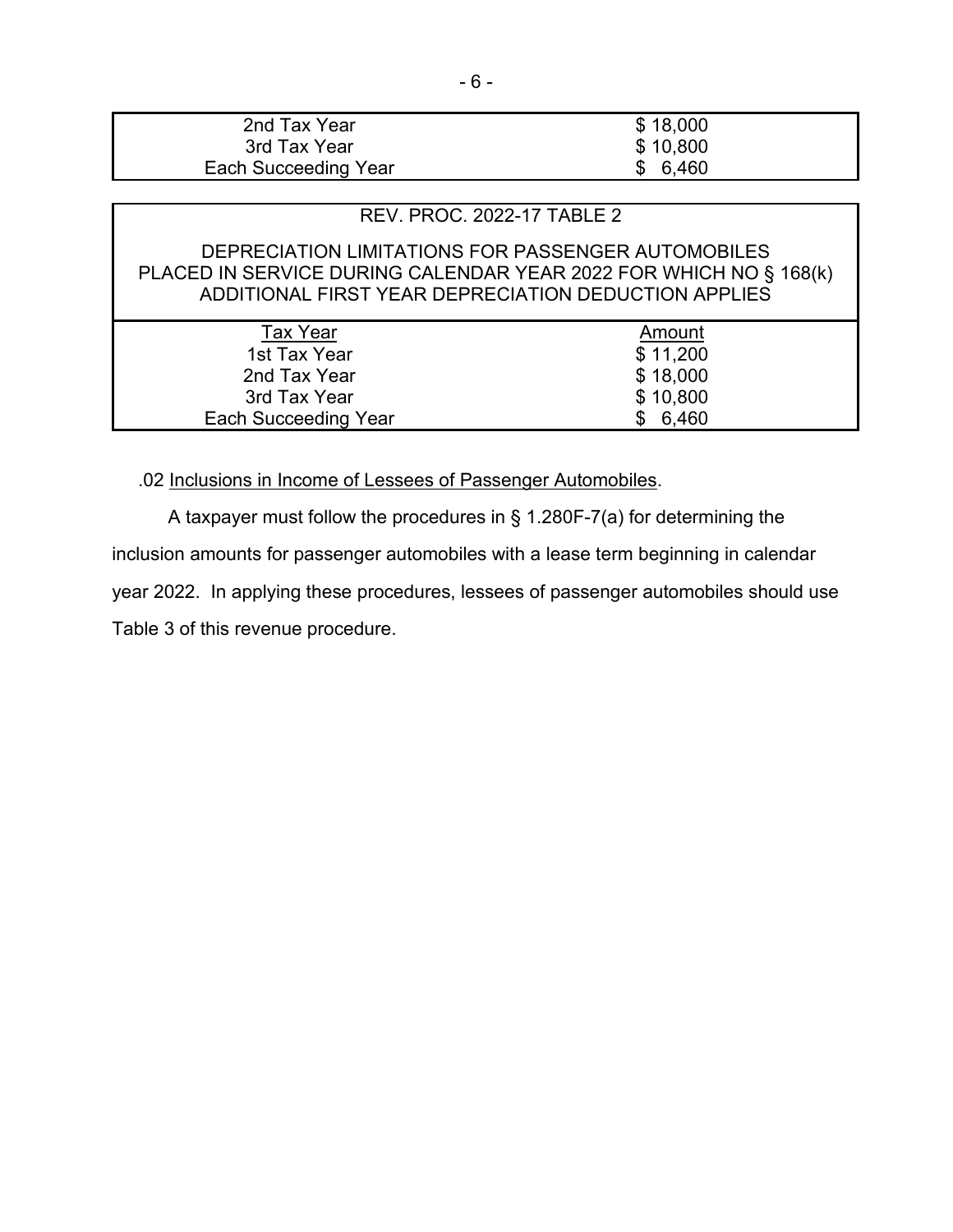| DOLLAR AMOUNTS FOR PASSENGER AUTOMOBILES<br>WITH A LEASE TERM BEGINNING IN CALENDAR YEAR 2022 |                                              |                              |                 |                 |                 |                |
|-----------------------------------------------------------------------------------------------|----------------------------------------------|------------------------------|-----------------|-----------------|-----------------|----------------|
|                                                                                               | Fair Market Value of<br>Passenger Automobile | <b>Tax Year During Lease</b> |                 |                 |                 |                |
| Over                                                                                          | Not Over                                     | 1 <sup>st</sup>              | 2 <sub>nd</sub> | 3 <sup>rd</sup> | 4 <sup>th</sup> | $5th$ & later  |
| \$56,000                                                                                      | \$57,000                                     | $\mathbf{1}$                 | 1               | $\mathbf 1$     | $\overline{2}$  | $\overline{2}$ |
| 57,000                                                                                        | 58,000                                       | $\overline{c}$               | 4               | 5               | $\overline{7}$  | $\overline{7}$ |
| 58,000                                                                                        | 59,000                                       | 3                            | $\overline{7}$  | 9               | 11              | 13             |
| 59,000                                                                                        | 60,000                                       | 4                            | 9               | 14              | 16              | 19             |
| 60,000                                                                                        | 62,000                                       | $6\phantom{1}6$              | 13              | 20              | 23              | 28             |
| 62,000                                                                                        | 64,000                                       | 9                            | 19              | 27              | 34              | 38             |
| 64,000                                                                                        | 66,000                                       | 11                           | 24              | 36              | 43              | 50             |
| 66,000                                                                                        | 68,000                                       | 14                           | 30              | 43              | 53              | 61             |
| 68,000                                                                                        | 70,000                                       | 16                           | 35              | 52              | 63              | 72             |
| 70,000                                                                                        | 72,000                                       | 19                           | 40              | 61              | 72              | 83             |
| 72,000                                                                                        | 74,000                                       | 21                           | 46              | 68              | 82              | 95             |
| 74,000                                                                                        | 76,000                                       | 24                           | 51              | 77              | 91              | 106            |
| 76,000                                                                                        | 78,000                                       | 26                           | 57              | 85              | 101             | 117            |
| 78,000                                                                                        | 80,000                                       | 29                           | 62              | 93              | 111             | 128            |
| 80,000                                                                                        | 85,000                                       | 33                           | 72              | 107             | 128             | 148            |
| 85,000                                                                                        | 90,000                                       | 39                           | 86              | 127             | 152             | 176            |
| 90,000                                                                                        | 95,000                                       | 45                           | 100             | 147             | 177             | 204            |
| 95,000                                                                                        | 100,000                                      | 52                           | 113             | 167             | 201             | 233            |
| 100,000                                                                                       | 110,000                                      | 61                           | 133             | 198             | 238             | 274            |
| 110,000                                                                                       | 120,000                                      | 73                           | 161             | 239             | 286             | 330            |
| 120,000                                                                                       | 130,000                                      | 86                           | 188             | 279             | 335             | 387            |
| 130,000                                                                                       | 140,000                                      | 98                           | 216             | 319             | 384             | 443            |
| 140,000                                                                                       | 150,000                                      | 111                          | 243             | 360             | 432             | 499            |
| 150,000                                                                                       | 160,000                                      | 123                          | 270             | 401             | 481             | 555            |
| 160,000                                                                                       | 170,000                                      | 135                          | 298             | 441             | 529             | 612            |
| 170,000                                                                                       | 180,000                                      | 148                          | 325             | 482             | 578             | 667            |
| 180,000                                                                                       | 190,000                                      | 160                          | 352             | 523             | 626             | 724            |
| 190,000                                                                                       | 200,000                                      | 173                          | 379             | 563             | 676             | 779            |
| 200,000                                                                                       | 210,000                                      | 185                          | 407             | 603             | 724             | 836            |
| 210,000                                                                                       | 220,000                                      | 198                          | 434             | 644             | 773             | 892            |
| 220,000                                                                                       | 230,000                                      | 210                          | 461             | 685             | 821             | 949            |
| 230,000                                                                                       | 240,000                                      | 222                          | 489             | 725             | 870             | 1,005          |
| 240,000                                                                                       | and over                                     | 235                          | 516             | 766             | 918             | 1,061          |

# REV. PROC. 2022-17 TABLE 3